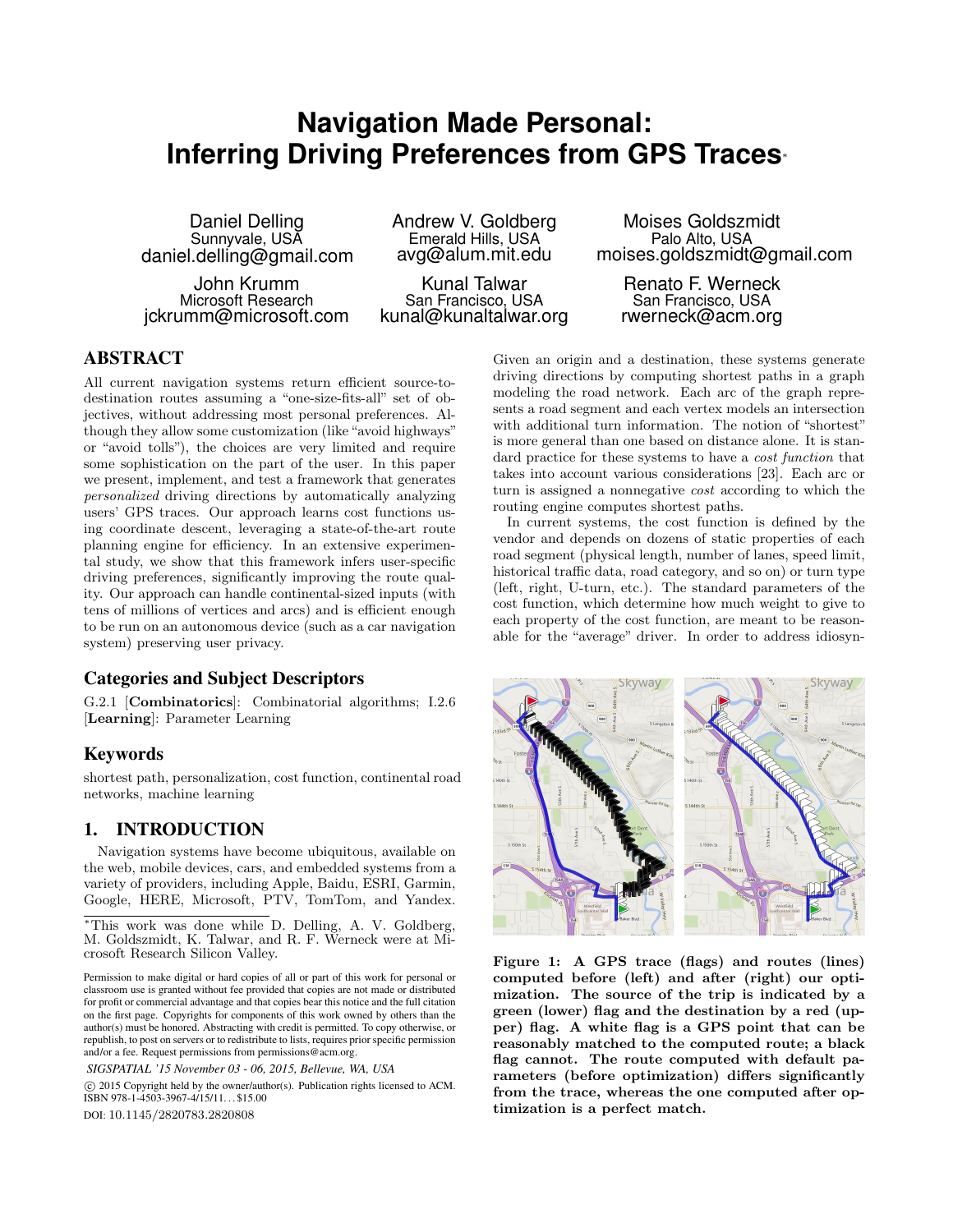cratic preferences, vendors sometimes expose a small subset of these parameters to users, often in binary terms (such as "avoid tolls" or "prefer highways"). This can be too limited, as drivers may have much finer preferences. Indeed, our results allow us to distinguish between several different driving habits. For example, delivery trucks famously avoid making turns against traffic. Others avoid turns at all, preferring simple paths. Ideally, users should be free to specify whatever tradeoffs they wish to make by adjusting all the "knobs" (parameters) available in the underlying data representation. Simply exposing these knobs, however, is not realistic or even desirable. Most users would be unable to express mathematically all the tradeoffs they make in practice, since this would require making quantitative comparisons between, say, making a U-turn and paying a toll. Also, as there are dozens of parameters, most users would be unwilling to tune them, even assuming that they could handle this vast combinatorial space.

In this paper, we propose an unsupervised learning framework that can automatically infer the preferences of a user based on an analysis of how he or she actually drives. In more formal terms, the problem we address is as follows: given a parameterized function that assigns costs to arcs and turns of a road network, together with a set of traces representing specific driven routes (for example, from an individual user), find a set of parameter values that best fits the traces. We define "best" so as to ensure that as many traces as possible correspond to shortest paths with respect to the arc and turn costs. Figure 1 gives an example. We note that our framework could be easily extended to take into account other factors (such as traffic situation or weather) if we were to have access to such data.

The main contributions of this work are as follows. First, we customize a version of stochastic coordinate descent [4, 8, 27] in order to learn the parameters of our cost function. Second, we engineer the framework to make it scalable to the large graphs required to represent continental road networks (tens of millions of vertices) and to thousands of traces. Third, we present an extensive experimental evaluation of our techniques using real-world map data from Bing Maps, as well as a large number of real traces from 85 volunteer drivers. We show that we can (a) successfully recover a cost function in a few minutes, and (b) generate personalized cost functions (improving the route quality in almost all cases) for individual users in about 30 seconds on a server.

## 2. PRELIMINARIES

As is standard in this domain, we model a road network as a directed graph  $G = (V, A)$ , where each vertex  $v \in V$ represents an intersection and each arc  $a \in A$  corresponds to a (directed) road segment. In addition, each intersection has associated turns between its incoming and outgoing arcs. A  $cost function F$  maps each arc  $a$  or turn  $t$  into a nonnegative cost reflecting the effort to traverse it. A path in the graph is a sequence of arcs of the form  $(v_0, v_1)$ ,  $(v_1, v_2)$ ,  $(v_2, v_3)$ ,  $\dots$ ,  $(v_{k-1}, v_k)$ . The *cost* of a path is the sum of the costs of its arcs and of the turns between them. The shortest path problem takes as input the graph G and two arcs  $a_s$  and  $a_t$ , and returns the shortest (minimum-cost) path that starts at  $a_s$  and ends at  $a_t$  in  $G$ .

The cost function  $F$  maps the static properties of any arc (road category, number of lanes, speed, etc.) or turn type (left, right, U-turn, etc.) into the cost of traversing it. Each vendor uses a particular proprietary  $F$  to provide routes to its users. Regardless of the particular form and shape of F, we will make the reasonable assumption that it is defined by a vector of parameters  $\beta$ . To make this dependence clear, we refer to a cost function F instantiated by a vector  $\beta$  as  $F_\beta$ .

As an example, assume each road segment has a physical length (in meters) plus indicator  $(0/1)$  variables for three road categories (local, arterial, freeway). Moreover, there exist four types of turns (left, right, straight, U-turn). We can define the function  $F$  to use average speeds for each road category and fixed values (times) for each turn type. A vector  $\beta$  can then specify the numerical values of the corresponding coefficients in F. As an example of  $\beta$ , we can set 20, 40, and 60 kph for the three road categories; for the turns, we could use 0 s for straight, 5 s for right, 10 s for left, and 15 s for U-turns. This vector of parameters would be a reasonable choice for an average driver. For ambulances, we could have a different  $\beta'$  with higher average speeds (say, 30, 50, and 80 kph) and fixed small costs for all turns (3 s). For trucks, we could have a third vector  $\beta''$  with reduced average speeds and higher costs for left and U-turns. Note that these examples are simplified and not necessarily realistic; a real-world data set has many more static properties (and coefficients to set).

In this work, we use the cost function  $F$  actually used by Bing Maps. It has a few dozen parameters  $\beta_i$  and is nonlinear; its precise form is proprietary. It correlates well with driving times, using additional penalties to avoid, in varying degree, undesirable elements (such as unpaved roads, U-turns, and tolls). Only a subset of all parameters is "active" for any individual arc or turn. For example, the cost of a freeway arc does not depend on the parameter associated with the category "unpaved roads". We note that we use the real-world cost function used by Bing Maps as of 2014, with no simplifications. This function has one order of magnitude more parameters compared to previous work [22, 23]. The flipside of using such a function is that some specifics are proprietary. However, our algorithm works for other reasonable cost functions.

A trace is a sequence of points, given by latitude and longitude. Road networks are embedded into the same geometric space  $E$ , and each vertex in  $G$  has an associated point in E. An arc  $(v, w)$  is represented as a polyline (sequence of straight segments) between the points corresponding to  $v$ and  $w$ . Besides  $v$  and  $w$  themselves, the polyline may have additional interpolation points to model curved roads. The closest arc to a given point is the arc whose polyline has minimum distance (in the geometric space) to the point. The point-to-point shortest path problem takes as input the graph G, the embedding E, and two points  $p_s$  and  $p_t$ . It first finds the closest arcs  $a_s$  and  $a_t$  to  $p_s$  and  $p_t$ , respectively, and then solves the (arc-to-arc) shortest path problem.

## 2.1 CRP

Our framework relies on the customizable route planning (CRP) technique [15] for computing shortest paths. Although CRP can be used as a black box within our algorithm, we outline how it works for completeness. (The reader can find more details in the original article [15].) The distinguishing feature of CRP is that it splits the usual preprocessing phase in two subphases.

The first subphase creates multiple (typically no more than five) levels of nested partitions. Within each level,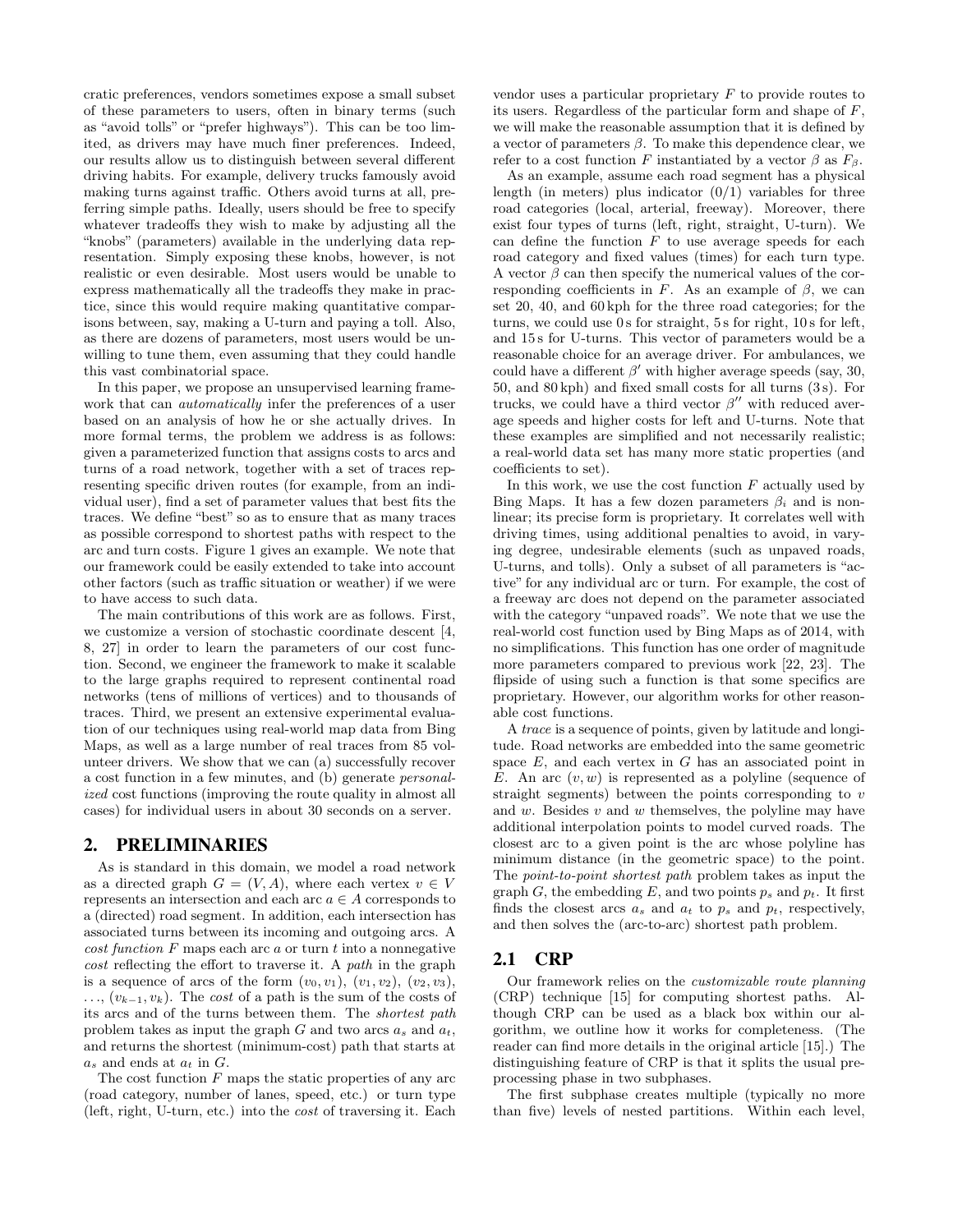CRP partitions the vertices into cells of bounded size (number of vertices) while minimizing the number of edges between them. Crucially, this phase does not depend on the cost function, and therefore only needs to be run once (in a few minutes) on continental road networks.

The second preprocessing subphase (called customization) then takes as input the partition (from the first phase) as well as a cost function ( $F_\beta$  in our case), and builds an *over*lay. For each cell in the partition, it computes shortcuts representing the shortest paths between its boundary vertices. Although the customization subphase must be rerun for every new vector  $\beta$  we test, it is quite fast, particularly when run on GPUs [16].

A query from a source  $a_s$  to a target  $a_t$  runs a bidirectional version of Dijkstra's algorithm, but using shortcuts to skip cells that contain neither  $a_s$  nor  $a_t$ . On continental road networks, even long-range queries visit only a couple of thousand vertices on average.

#### 3. BASIC FRAMEWORK

In a nutshell, our learning task is as follows. We are given as input a road network  $G$ , a cost function  $F$  with an initial vector  $\beta^0$  of parameters, and a set of traces T. Our goal is to find a vector  $\beta^*$  such that the paths produced by a navigation engine using  $F_{\beta^*}$  "match" T as well as possible. The real-life cost function we have access to has over 50 parameters; this is the number of components in the vector  $\beta^*$  we must learn.

Our basic approach to learn these parameters is to use a version of stochastic coordinate descent [4, 8, 27]. We maintain a current vector  $\beta$ , which we steadily try to improve as the algorithm progresses. The main building block of our approach is a local search procedure, which systematically explores the parameter space to find improvement steps, and keeps moving towards improving solutions until it reaches a local optimum. To escape local optima, we use two strategies: perturbation and specialized sampling. The first allows the algorithm to explore "plateaus" in the search space, i.e., different parameter values that do not lead to strictly better solutions. Those are quite common in our application, as multiple vectors  $\beta$  can lead to the same shortest path between a given source and a given destination. (Intuitively, although the  $\beta_i$  parameters are continuous, the actual paths they induce are discrete.) To escape deeper valleys in the search space, we rely on specialized sampling to focus the attention of the algorithm on traces that are not well matched by the current  $\beta$  value.

Note that we have kept the notion of "matching" measured traces to computed paths deliberately vague in our problem formulation, since our fitting procedure is in general agnostic to this choice. All it assumes is the availability of a quality oracle  $Q(G, T, F_\beta)$  capable of evaluating a set of parameters  $\beta$  on a set of traces T. Our convention is that higher scores mean greater quality; our objective is thus to maximize the sum of the scores of all traces. Note that if we want to bias the cost function towards certain traces, we could assign a weight to each trace and maximize the weighted sum of the scores of all traces.

#### 4. LEARNING PROCEDURE

We next describe in detail the elements of our learning procedure: coordinate descent and the two procedures to

escape local minima. Then we present an overview of how these three parts interact.

## 4.1 Local Search

Following a basic stochastic coordinate descent approach, local search proceeds in rounds and terminates when several consecutive rounds fail to improve the quality score. Each round first selects a random permutation of the parameters (components) in  $\beta$ , then searches for a better value for each one in the order given by the permutation. After processing a parameter, we update  $\beta$  (if needed) and proceed to the next one.

Coordinate descent has been developed in the context of nonlinear optimization [4, 8, 27], where a change in a given coordinate is computed using line search. In our case, the objective function is discrete (and thus non-differentiable), so we use sampling instead of line search to find a coordinate change that improves the objective function. Our experiments show that the sampling approach works well for our problem.

Formally, to find a better value for  $\beta_i$ , we take a sample set of alternative values for  $\beta_i$ , biased towards the current value. For each value in the sample, we compute the quality score of the solution obtained from  $\beta$  by changing  $\beta_i$  to the sample value. If the *maximum* score value is greater than the current one, we change  $\beta_i$  to a sample value that gives the maximum score. Otherwise  $\beta_i$  remains unchanged.

#### 4.2 Perturbation

Since many parameter values may induce the same shortest path, there are many plateaus in the multi-dimensional surface defined by  $F_\beta$  (we verified this experimentally). If  $\beta$ is on a plateau, no change in a single parameter value leads to a score improvement. However, a simultaneous change in several parameters may yield a better score. The perturbation phase attempts to escape a plateau. It is similar to the local search phase, but allows "sideways" moves: changes in a parameter value with no change in quality score.

More precisely, the perturbation phase processes the parameters in random order. For each parameter  $\beta_i$ , it samples a few values (biased towards the initial value), just as in the local search phase. Let  $v_a$  and  $v_b$  be the minimum and maximum sampled values that achieve the same quality score as the initial  $\beta_i$  value. We sample uniformly at random from  $[v_a, v_b]$  until we find a value that also matches this score (on rare occasions, values in  $[v_a, v_b]$  can lead to a worse score), and set  $\beta_i$  to it. Occasionally, a value tested during this procedure will lead to an improved quality score. In such cases, we set  $\beta_i$  to that value and end the perturbation phase.

We experimented with combining the local search and perturbation phases into one, by allowing the local search phase to move sideways when an improvement is not found for a parameter. Separating these two phases led to slightly better results.

#### 4.3 Specialized Sampling

The goal of this phase is to escape deep valleys in the search space in order to explore alternative local minima. To perform a "drastic" move and explore a different section of the search space, we identify the traces that are not fully matched (i.e., that are not assigned the highest possible score by the quality oracle). To emphasize these traces when evaluating the overall score, we increase their weights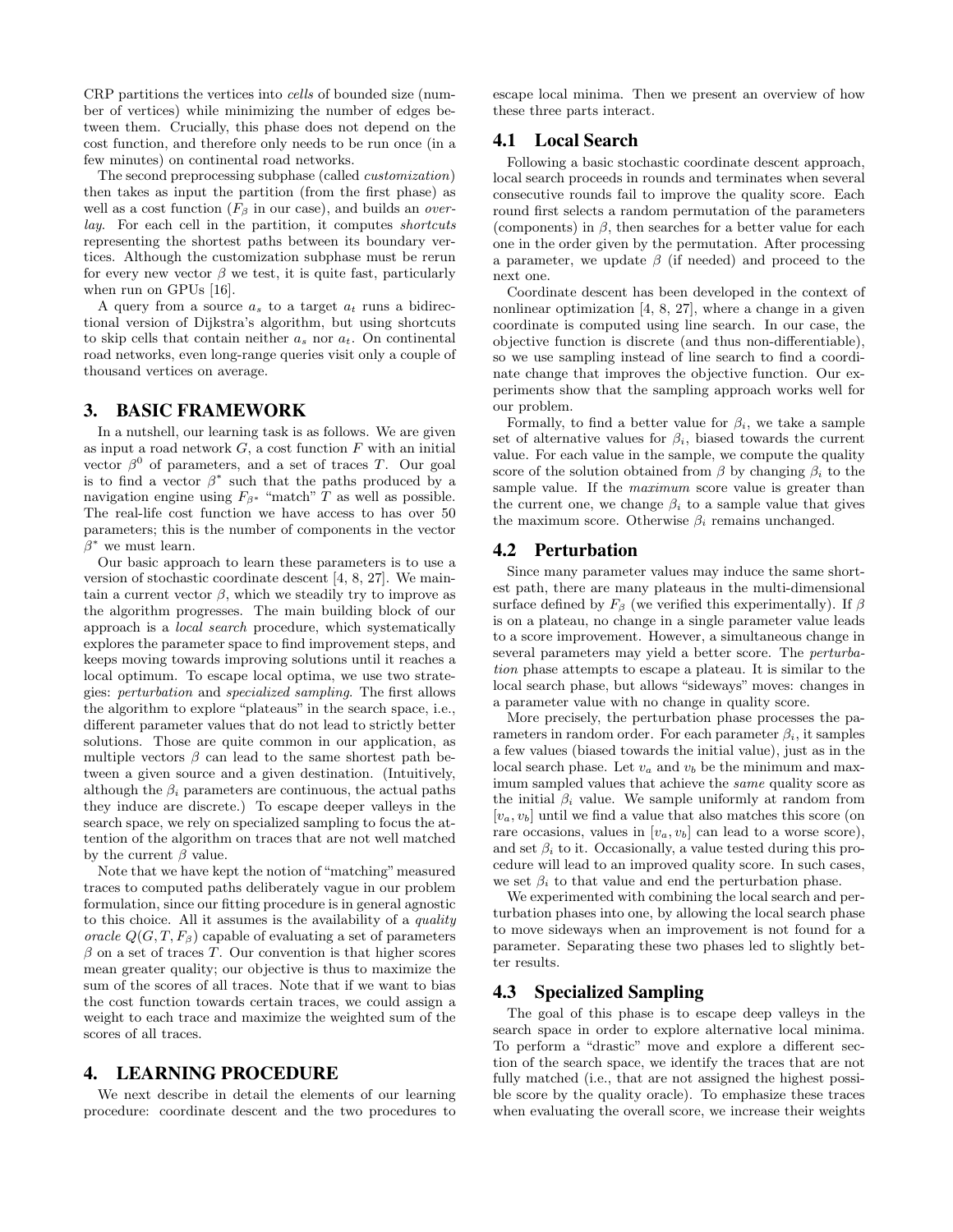and maximize the weighted sum of the scores of all traces. We found that this extreme perturbation is most successful when we increase the weight by a factor of 10. For simplicity, we refer to this specialized sampling as boosting in the remainder of this paper, although it is technically not the same as the usual definition [30].

## 4.4 The Algorithm in Full

Our final algorithm has three parameters (ml, ms, mp). It repeatedly performs rounds of local search (stochastic coordinated descent) until it sees ML consecutive rounds in which the quality score does not improve. The algorithm then uses up to mp rounds of perturbation to try to escape the local optimum; if it succeeds, it restarts from the current solution. Otherwise, the algorithm uses specialized sampling, i.e., it penalizes unmatched traces and restarts as soon as an improvement is found for the weighted trace set. At most ms rounds of specialized sampling are allowed. Eventually, the algorithm returns the solution with the highest score (under the non-boosted sets evaluated) found during the entire process. By default, we set  $MS = 10$ ,  $ML = 3$ , and  $MP = 10$ . We also consider a faster economical mode of our algorithm, which uses  $MS = 3$ ,  $ML = 2$ , and  $MP = 3$ .

## 5. QUALITY ORACLE

A basic operation of our algorithm (executed in various places) is to evaluate the quality score  $Q(G, T, F_\beta)$  of the cost function F with a set of parameter values  $\beta$  with respect to a set of traces  $T$ . We first define the precise score function we use in our experiments, then explain how it can be computed efficiently.

## 5.1 Quality Score

A fundamental operation is to assign a quality score to each individual trace  $t \in T$ , given a vector  $\beta$  of parameters. We do so by determining how many points of the trace can be mapped to the corresponding shortest path (according to the cost function  $F_\beta$ ).

More precisely, to evaluate the trace  $t$ , we first run a pointto-point shortest-path query from its first to its last point. Let  $P$  be the corresponding shortest path. We say that a point  $p$  in  $t$  is matched if its (Euclidean) distance to  $P$  is within a certain threshold  $x$ , which depends on the quality of the map data and the device used to obtain traces. For our data, we found that setting  $x$  to 10 meters works well. The quality score for track  $t$  is the fraction of its points that are matched.

The overall quality score  $Q(G, T, F_\beta)$  is the average score over all  $t \in T$ . (If specialized sampling is used, the average is weighted appropriately.) A score of 1.0 (or 100%) means that all traces in  $T$  can be perfectly matched. For convenience, we sometimes refer to the matching error, defined as  $(1 - Q(G, T, F_{\beta}))$ , instead of to the score itself.

#### 5.2 Efficient Shortest-Path Computation

To compute the quality score for each trace  $t$ , we must first compute the point-to-point shortest path (according to the cost function induced by the current  $\beta$ ) between the first and last points of t. One could do so by simply running Dijkstra's algorithm [18]. Starting from the source, it visits vertices in increasing order of distance until the target is processed. Although this is reasonably fast if traces are short, it is not robust enough for our purposes: a single long-range shortest path computation on a continental road network can take seconds, since it visits almost the entire graph [31].

Many recent techniques can bring worst-case (exact) query times down to a microsecond or less [1, 7] after a few minutes of preprocessing; see Bast et al. [6] for a survey of such methods. Unfortunately, however, the preprocessing routines of most methods must know the cost function in advance. Since our application changes the cost function frequently, it cannot benefit from these accelerations. A recent technique can set the cost function at query time [22], but its queries are too slow in our setting.

The best fit for our application is the customizable route planning (CRP) approach [14, 17, 15] outlined in Section 2.1. It still uses preprocessing, but it can incorporate a new cost function for a full continental road network (with tens of millions of vertices) in seconds on CPUs [15] or fractions of a second on GPUs [16]. The time to incorporate a new cost function depends linearly on graph size, which makes it much faster on smaller networks, such as metropolitan areas. Arbitrary queries take a couple of milliseconds (even on continental scale) on a commodity CPU, which is fast enough for our needs. We use CRP as a black box.

#### 5.3 Efficient Matching

We now consider the problem of deciding whether each point  $p$  from an input trace  $t$  can be matched to a given path  $P$  in the graph, typically resulting from a shortest-path computation. For this purpose, we interpret the path  $P$  as a polyline, i.e., a sequence of adjacent straight line segments.

Our goal is to determine, for each point  $p$  in the trace, whether the distance from  $p$  to the polyline  $P$  is at most x. This can be trivially accomplished by computing the distance from each  $p$  to each segment in  $P$ , but this would be too slow. We therefore propose some optimizations.

First, we use simpler geometry. Instead of computing geographical distances (along the surface of the Earth), we assume an embedding on the plane, with the longitude of a point indicating its x-coordinate and the latitude its  $y$ coordinate. This avoids expensive trigonometric functions, and our preliminary tests indicate that the number of mismatches is negligible, since we deal with very small distances. To avoid computing square roots, we evaluate the square of distances instead and set our threshold accordingly.

Even with this acceleration, explicitly computing the distances from each point  $p$  in the trace to each segment of the polyline P would be too expensive, considering that we would have to do this for every point in each trace. To reduce the number of segments of  $P$ , we run the Douglas-Peucker [20] polyline simplification algorithm, while still retaining accuracy within one meter. To further reduce the time per point to logarithmic (in practice), we use bounding box indexing. For a polyline P with  $|P|$  segments, we use  $log(|P|)$  levels of axis-aligned bounding boxes. The highest level has one bounding box containing the full polyline; the second highest level has two boxes, one for each half of  $P$ ; and so on. This bounding box index can be built by one sweep over all segments of P. When querying a point, we use this index top-down, quickly discarding large chunks of the polyline. If the distance from the point to a bounding box is larger than  $x$ , all segments in the box can be discarded. If paths do not fold too much onto themselves (as is usually the case for real shortest paths), the effect is very similar to a binary search.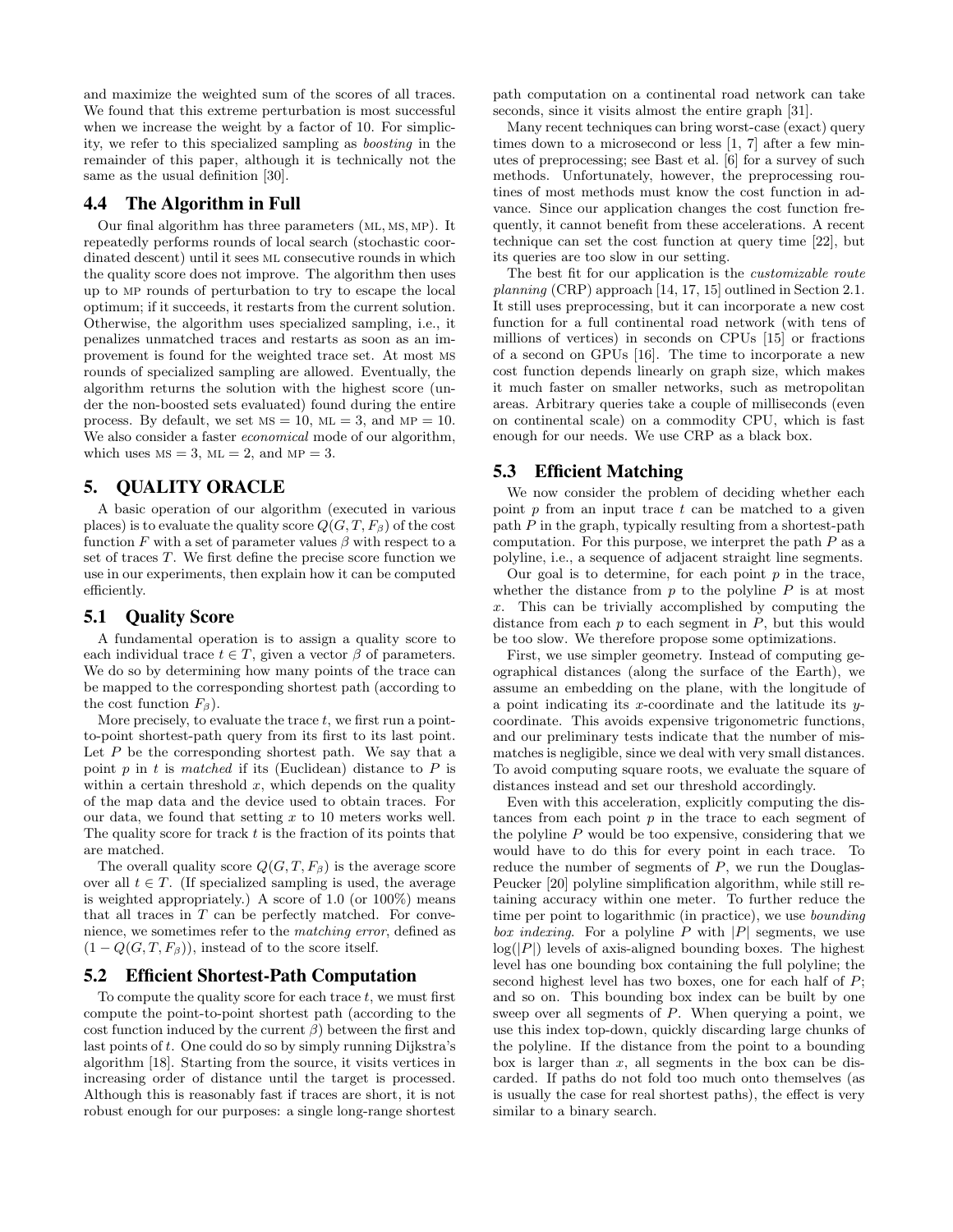Note that the index is built once for each path  $P$ , and reused for each point in the trace. With all accelerations, evaluating all points of a trace is roughly as expensive as computing the shortest path with CRP.

#### 5.4 Oracle Approximation

The quality oracle described so far is fast enough to handle a large number of traces on continental-sized road networks, but we can improve efficiency further.

The idea is to keep for each trace t a candidate path pool  $C_t$ , which is a collection of paths between the endpoints of t. Whenever we evaluate a new  $\beta$  within our two subroutines (local search or perturbation), we evaluate it on the pool, as follows. For each trace t, we check which path  $P$  in  $C_t$  has the lowest cost according to  $\beta$ ; we take the score of this path as the score for  $t$ . Then, after running the full subroutine (which evaluates many different  $\beta$ ), if we find a  $\beta'$  that improves the overall score with respect to the candidate pools, we evaluate  $\beta'$  with the "exact" oracle we described before (which invokes shortest-path computations on the graph and matching points to the resulting paths). We only make the move if  $\beta^{\prime}$  also improves the score according to the exact oracle.

The pool for each trace  $t$  is initialized with two paths. The first is the shortest path according to  $\beta^0$ , the initial parameters. For the second, we split  $t$  into five equal-sized subtraces, compute the shortest paths between their start and end points according to  $\beta^0$ , and concatenate them. Whenever the exact oracle produces a previously unseen path for a trace t, we add it to the pool  $C_t$ . In our experiments, a candidate pool typically ends up with about ten paths.

Since it does not require shortest-path computations, the approximate oracle is much faster than the exact one. For further acceleration, we store the quality score of each candidate path in  $C_t$  added to the pool, thus avoiding subsequent redundant matching computations.

Finally, we keep a summary of each candidate path (how many meters on freeways, how many left turns, etc.), which allows us to determine its cost for a new  $\beta$  without looking at the entire path. Note that this requires two assumptions on the cost function: (1) the contribution of each edge/turn type is independent (i.e., they can be added up); and (2) for a particular edge type, its contribution depends linearly on the length (which means storing the total length is enough). These assumptions hold for the Bing cost function (and maybe for most reasonable functions), but we stress that some cost functions cannot be expressed with this summary.

Overall, using the approximate oracle within our subroutines accelerates our framework by three orders of magnitude, with a negligible effect on quality. We therefore use it by default in our experiments.

#### 5.5 Alternative Oracles

We have focused on one particular score function, based on the fraction of trace points that are close enough to the shortest paths between its endpoints. We note, however, that our learning procedure only needs "oracle access" to the score function: it only needs the quality score itself, and assumes nothing about how it is computed. Therefore, we could easily consider other functions as well.

In particular, in our preliminary experiments we considered a continuous quality measure that depends on how close each point is to the shortest path. Even if a point is not perfectly matched to the path, being nearby should intuitively be better than being far away. This measure, however, turned out to be less effective than our default quality score function, in which a point is either perfectly matched or not. The main reason is the discrete nature of shortest paths: by completely disregarding points that are not matched (rather than trying to break ties among them), the learning procedure is more focused.

Another score function we considered is as follows. Instead of trying to match the trace to a single path (the shortest), we could consider a small number of alternative paths as well. If a system can offer (say) three alternatives [5, 2, 24] in response to a query (as many commercial systems do), the user will be happy as long as at least one of them reflects his preferences. It is trivial to extend our approach to handle alternatives; we simply consider a point from the trace as "matched" if it is close enough to at least one line segment from any of the alternative paths. This would capture users that take different paths depending on traffic conditions, for example.

#### 6. RELATED WORK

To the best of our knowledge, we are the first to use GPS traces to learn a cost function of multiple variables that can be used by a navigation engine. Up to now, GPS traces have mainly been used to reconstruct the path a user has taken [10, 28], or to improve (or even construct) maps [29, 12, 33, 32, 9]. Most closely related to our work are previous projects for personalized routing. The Coolest router [13] allows users to manually set the importance of distance, time, nearby points of interest, and path simplicity. Duckham and Kulik [21] developed a technique to compute the simplest path between two points as an alternative to the shortest or fastest route, which they argue could be preferable. Agrawala and Stolte [3] showed how to visualize so-called "wedding maps," which are spatially distorted route maps that emphasize details at turns and landmarks. After examining routes from GPS logs, Letchner et al. [26] found that drivers took the fastest route, as given by a commercial routing engine, only 35% of the time. They went on to create a router that better matched drivers' chosen routes by taking into account actual measured road speeds and by biasing the router to prefer a driver's more familiar roads. Similarly, Chang et al. [11] created a personalized router by noting which roads were most familiar to the driver, producing routes that use these familiar roads. Compared to previous work, ours is more general. We infer preferences even in areas not previously visited by a user.

## 7. EXPERIMENTS

We implemented all algorithms in C++ and CUDA, and compiled them with Visual  $C++ 2012$  and CUDA 5.5. We performed all timed tests on a workstation running Windows 8.1. It has an Intel Core-i7 4770 CPU (4 cores, 8 threads, 3.4 GHz, 4x64 KB L1, 4x256 KB L2, and 8 MB L3 cache) and 32 GiB of 1600-DDR3 RAM. It also has four EVGA NVIDIA GTX 780 Ti OC GPUs, each with 15 multiprocessors, 2880 CUDA cores, 1.2 GHz core clock rate, and 3 GiB of 7 GHz memory. The GPUs are solely used for accelerating the customization phase of CRP [16]. We use, unless otherwise mentioned, the default parameters for our learning procedure ( $MS = 10$ ,  $ML = 3$ , and  $MP = 10$ ; see Section 4.4).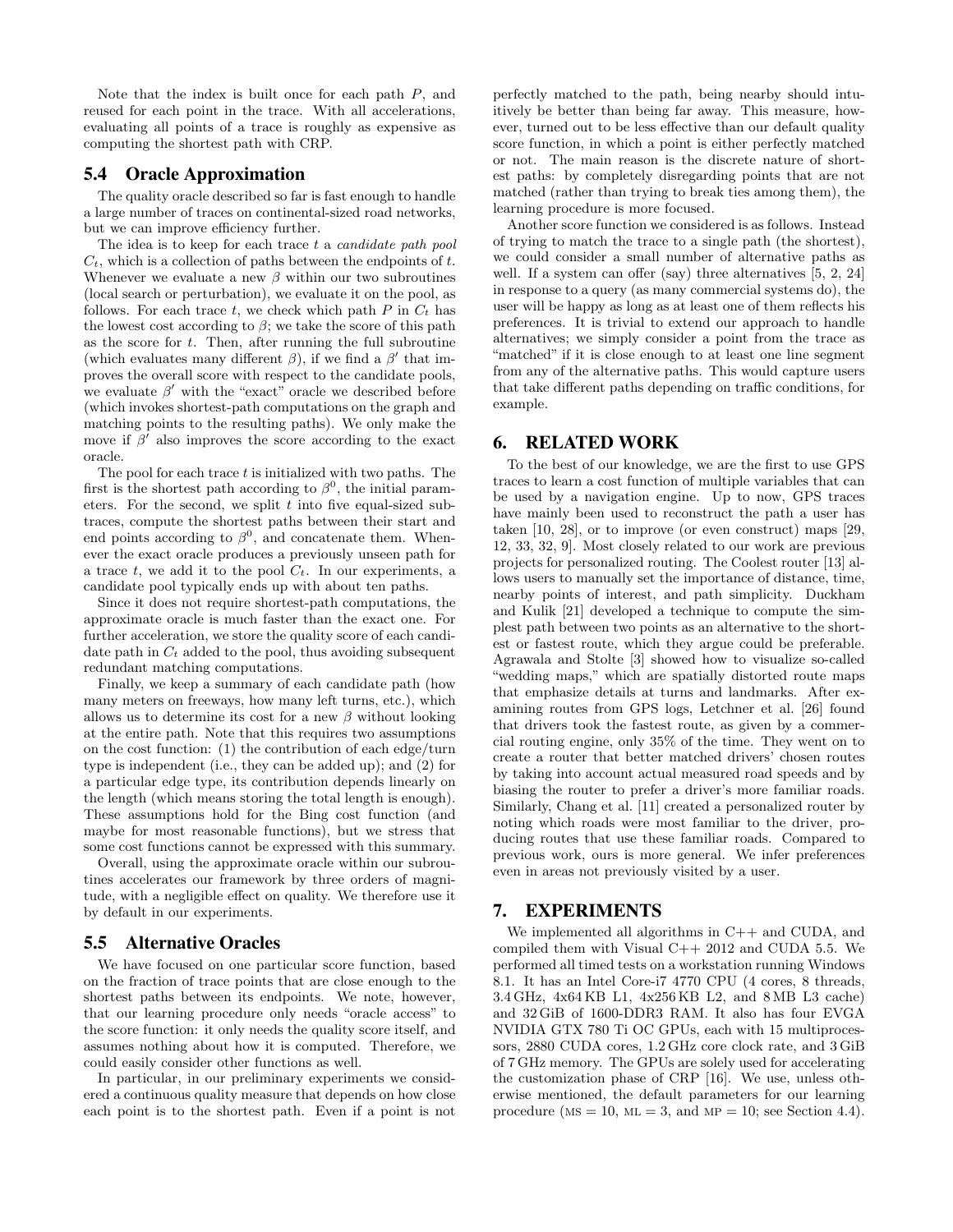We use the road network of North America as input, with about 32 million vertices. We also use a smaller subgraph of this network representing the state of Washington, with 810 thousand vertices and 955 thousand road segments. CRP needs 7 ms to incorporate a new cost function in Washington and 70 ms in North America.

The input road network data of Bing Maps (based on Navteq data) has several dozen parameters, which can be grouped into three types: speed-related (about three dozen), delay-related (about a dozen), and turn-related (about a dozen). We cannot reveal the exact parameters, but its default cost function correlates well with travel times in light traffic.

## 7.1 Controlled Experiments

Our first set of experiments is in a controlled environment. The idea is to generate traces from shortest paths computed using a cost function instantiated with known parameters, then hide these parameters from our algorithm. This setup is meant to evaluate the extent to which we can reconstruct the original parameters of the cost function. The advantage of this approach is that we know that a perfect solution (ground truth) exists, allowing us to calibrate our algorithm.

#### *7.1.1 Methodology*

We generate a set of  $k$  traces by running  $k$  arc-to-arc shortest-path queries (with the source and target arc chosen uniformly at random), using the default cost function of Bing Maps. We produce a trace from each resulting route by sampling it at regular intervals (measured in seconds). Our controlled experiments use 10 000 traces to evaluate the quality of a parameter set  $\beta$ . These *evaluation* traces are never seen by the learning procedure, which uses a separate set of training (or learning) traces.

The speed parameters in  $\beta$  give the average speed for each of the possible road types, such as arterial, highway, and ramp. Our algorithm has two modes, depending on whether or not these average speeds are known in advance. In the known-speeds mode, we initialize our framework with a cost function where all delay parameters are set to 1.0 (neutral) and turn costs are set to 0, but provide the correct average speeds and do not allow the learning procedure to change them. This leaves us with about two dozen parameters to optimize. Since average speeds can be obtained from other sources (such as speed limits or GPS tracks with timing information), the known-speeds setup is very relevant in practice.

Under some conditions, however, it might be useful to learn the speed-related parameters as well. In the unknownspeeds mode, we initialize each speed parameter with the same arbitrary value (10 kph), and allow them to be adjusted by the learning function. We still provide the algorithm with a hint regarding the order among the roads (from slowest to fastest). So we create a parameter  $\beta_0$  corresponding to the average speed on the slowest roads but, for any other speed parameter i,  $\beta_i$  represents the (nonnegative) speed difference between the *i*-th and  $(i-1)$ -th slowest road type. So, except for the slowest roads, the algorithm must learn the "deltas" rather than the absolute value.

For both modes, we provide the algorithm with upper and lower bounds for each parameter. Turn-related parameters cannot exceed more than 10 minutes, delay factors are at least 1.0 and at most 5.0, and the minimum and maximum



Figure 2: Quality of the learned cost function, depending on the sample size (number of traces). Speeds are known, but the sampling rate for each trace varies.

traversal speeds are 5 kph and 150 kph, respectively.

We note that a real system would likely start from a better initial set of parameters, such as the default one used by the vendor, but our goal here is to stress-test the algorithm.

#### *7.1.2 Learning Requirements*

We first evaluate the tradeoff between the amount of learning data we have and the quality of the solution we find. We vary both the number of training traces and the sampling rates for each one.

Figure 2 reports, over 10 runs, the median as well as the 75% (box) and 95% (whisker) confidence intervals for the matching error  $1-Q$  of the parameters we learn as a function of the number of learning traces (1, 4, 64, 256, 1024, 4096) with different sampling rates (1, 10, 100 seconds) used to generate synthetic traces. This experiment uses the knownspeeds mode.

The figure shows that, with as few as 64 traces, we can find a cost function that is almost 99% similar to the ground truth (as given by the 10 000 evaluation traces). More training traces help. With 4096 traces, we bring the matching error well below 0.1% compared to the 10 000 evaluation traces. In fact, in almost all cases we can match 100% of the training traces (as opposed to the evaluation traces).

The experiment also suggests that a sampling rate of 100 s is sufficient to achieve good results. If drivers log their location only every 100 seconds, we can reconstruct the underlying cost function almost as well as when sampling every second. Note that we vary the sampling rate only for the training traces; the evaluation traces have a sampling rate of 1 second in all cases. Note that our algorithm does not use the timestamps of the GPS points at all. For the remainder of this paper, we use a sampling rate of 10 seconds for training traces by default. The real-world traces we evaluate later have a similar sampling rate.

#### *7.1.3 Learning Speeds*

Next, we evaluate how much it helps to know average speeds. Figure 3 compares the quality of the cost function we learn for our two modes (known- and unknown-speeds). Although having the correct speeds as input leads to a better learned cost function, the overall solution quality is still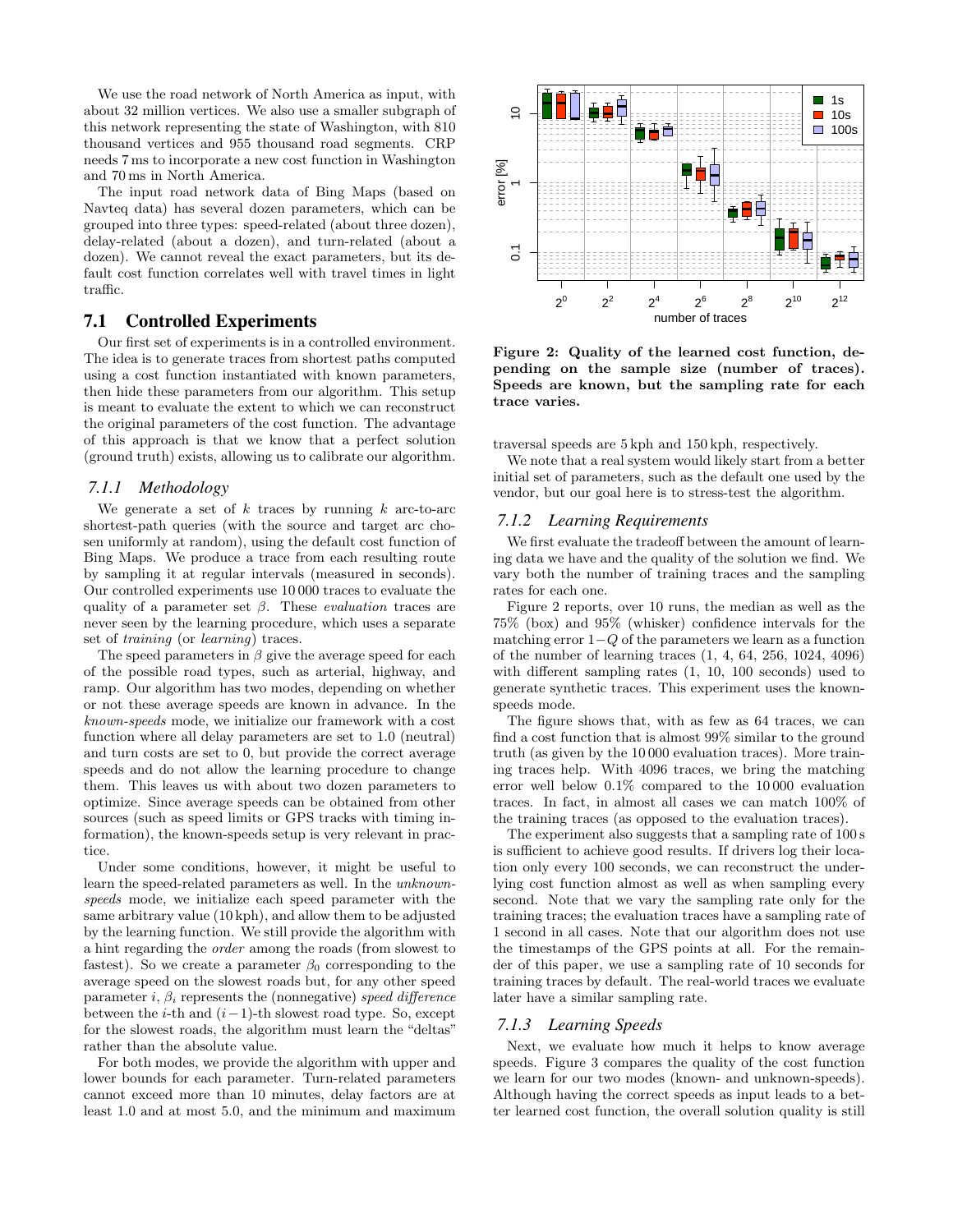

Figure 3: Quality of the learned cost function, depending on the sample size (number of traces). The sample rate is fixed to 10 s, but speeds either are given (and fixed) or must be learned (initialized to 10 kph).

quite high even if we have to learn the speeds. For 1024 traces, we obtain scores of about 99.5%.

#### *7.1.4 Other Inputs*

Table 1 reports the quality of the parameters we compute if we use different cost functions to generate the training traces. The parameterizations we use correspond to travel times (all delay factors neutral, no turn costs), trucks (lower top speed, turns more expensive), and ambulances (higher average speed on all arcs and lower turn costs). In this experiment, we also test the faster economical ( $MS = 3$ ,  $ML =$ 2, and  $MP = 3$ ; see Section 4.4) mode of our algorithm. Finally, we test our default cost function for the full North America data set.

We observe that in all cases we can reconstruct the underlying hidden cost function quite accurately. Moreover, the economical variant is two to four times faster, with little loss in quality. In fact, it learns fully-fledged cost functions from a large number of traces on continental-sized networks in a few minutes.

We note that, even if we did not use the GPUs in our system at all, the learning system would be only slightly slower. Over a complete run (with GPUs), about 75% of the time is spent in evaluating the candidate pool, 12% in computing shortest paths (using CRP queries), 10% in evaluating how

|           |                     |          | KNOWN-SPEEDS  |                    |          | UNKNOWN-SPEEDS |                    |             |
|-----------|---------------------|----------|---------------|--------------------|----------|----------------|--------------------|-------------|
|           |                     |          | quality       |                    | time     | quality        |                    | time        |
|           | input function eco. |          | start         | end                | s        | start          | end                | $ {\bf s} $ |
| WA        | default             | $\times$ | 0.9166 0.9983 |                    | 519      | 0.4474 0.9948  |                    | 577         |
|           | default             |          |               | 0.9166 0.9975      | 205      | 0.4474 0.9916  |                    | 175         |
|           | truck               |          |               | 0.7690 0.9904      | 186      | 0.4212 0.9863  |                    | 224         |
|           | time                |          |               | 1.0000 1.0000      | $\Omega$ | 0.4736 0.9881  |                    | 111         |
|           | ambul.              |          | 0.9438 0.9970 |                    | 104      | 0.4565 0.9911  |                    | 160         |
| <b>NA</b> | default             | $\times$ |               | 0.8370 0.9977 1329 |          |                | 0.3074 0.9915 2476 |             |
|           | default             |          |               | 0.8370 0.9960      | 342      | 0.3074 0.9883  |                    | 662         |

Table 1: Results using 1024 traces as learning sample, 10,000 traces to evaluate, frequency of the learning sample set to 10 seconds. Note that we can recover any cost function in a few minutes.

many GPS points match them, and only about 3% in running the CRP customization phase (updating the CRP data structures on the GPU). Even if we ran customization on the CPU, it still would not be the bottleneck of our framework. However, the system would be considerably slower if we used Dijkstra instead of CRP. With Dijkstra, random queries on Washington would be 350 times slower (174 ms per arc-toarc query for Dijkstra, as opposed to 0.52 ms for CRP). For North America, CRP is 3100 times faster (13750 ms for Dijkstra, 4.4 ms for CRP).

#### 7.2 User-Specific Traces

We now evaluate how well we can learn the driving habits of real drivers. For this purpose, we evaluated GPS traces from 85 volunteers from the Washington state area. Each user was observed for a median of 57 days (ranging from 15 to 1 748 days), with actual GPS data for a median of 48 days (ranging from 13 to 1 252 days). To avoid under- or over-segmentation, we need to split each driver's GPS log into discrete trips. As suggested by previous work [19], we end a trip if a driver stayed within 17.2 meters for at least 90 seconds. Krumm and Rouhana [25] show that this gives a recall rate of 99% in detecting a non-moving GPS logger. According to data from the 2009 U.S. National Household Travel Survey (http://nhts.ornl.gov/), 99% of driving trips are either at least 483 meters long or 3 minutes long. Thus, we eliminate any trips shorter than these amounts. After processing the trips from our 85 drivers, the median number of trips per driver is 188 (ranging from 37 to 8 608), and the total number trips for all drivers is 34 708.

For these 85 drivers, we evaluate the route quality with respect to the standard cost function (provided by Bing Maps) and compare it with the cost function our algorithm computes. We used the Washington instance as the underlying road network. We initialize our framework with the parameters of Bing's standard cost function.

Figure 4 shows the quality score of the parameters for each driver before  $(x\text{-axis})$  and after  $(y\text{-axis})$  optimization. We report the median as well as the 75% (box) and 95% (whisker) confidence intervals of a 10-fold cross-validation. We consider our unknown-speeds scenario. For 95% of the users, the median is above the main diagonal, indicating that our method indeed leads to routes that fit the driving habits of each user better. On average, we increase the route quality by an additive factor of 0.054, which is an improvement of 7.5% over Bing's cost function. In the best case, the average quality score increases from 0.479 to 0.713, an improvement of 49%.

An interesting observation is that we can identify different driver types from analyzing the individual cost function we obtain. Some drivers prefer freeways, some minimize their travel distance, some do not mind making left turns, and others avoid turns as much as possible.

Recall that in this experiment we initialize our framework with a reasonable cost function. Combined with the fact that real-world traces normally are shorter than our synthetic ones, the algorithm here is much faster than reported in Table 1. The running time stays below 30 seconds for almost all users. Moreover, in a closed environment like a car, new traces could be processed incrementally (each new trace can start from the set of parameters learned from previous traces), reducing the computational effort even further.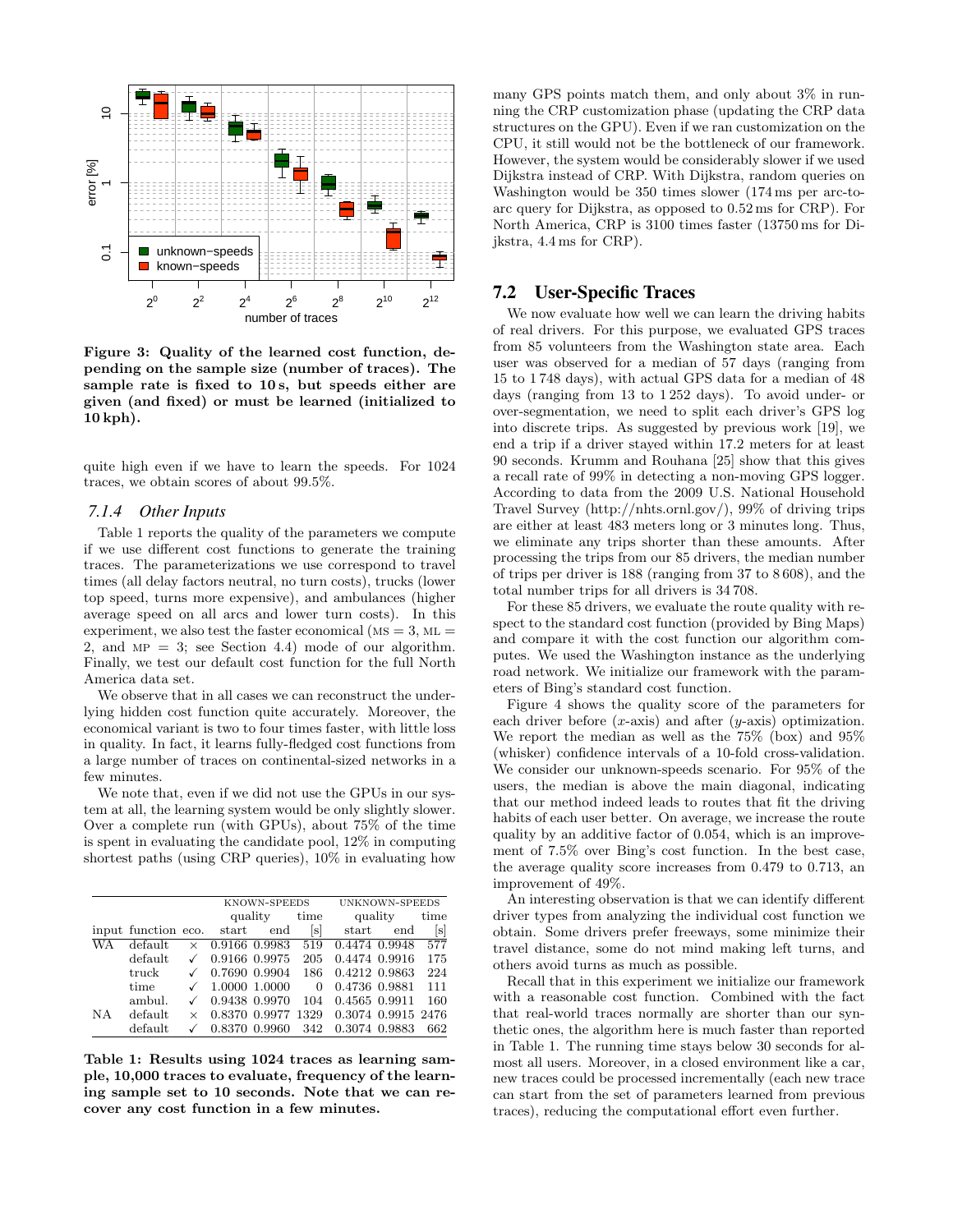

Figure 4: Route quality before and after our optimization, using as input the parameters provided by Bing Maps. Note that 95% of the medians are above the diagonal, indicating a significant improvement.

## 8. CONCLUSION

We have introduced a framework for personalizing driving directions by automatically analyzing the GPS traces from the driver. To our knowledge, this is the first approach of this kind that is validated by controlled experiments on a continental road network, as well as by using real-life personal traces from a relatively large population.

Our results indicate that, given the structure of the cost function used by a routing engine, our algorithm can recover the parameters of the function with close to 100% accuracy. Moreover, GPS trace sampling can be as infrequent as once every 100 seconds. For personalization, we obtain an improvement of 7.5% over Bing's cost function on average, with some cases reaching 49%. This provides strong evidence of the benefits of our approach. Preliminary tests indicate that we can further increase the route quality if we store multiple cost functions per user, depending on the time of the day.

Moreover, the approach is efficient enough to be performed in a closed environment, such as a car or a standard PC, ensuring that highly sensitive personal information does not leave the control of the user.

## 9. REFERENCES

- [1] I. Abraham, D. Delling, A. V. Goldberg, and R. F. Werneck. Hierarchical hub labelings for shortest paths. In Proceedings of the 20th Annual European Symposium on Algorithms (ESA'12), volume 7501 of Lecture Notes in Computer Science, pages 24–35. Springer, 2012.
- [2] I. Abraham, D. Delling, A. V. Goldberg, and R. F. Werneck. Alternative Routes in Road Networks. ACM Journal of Experimental Algorithmics, 18(1):1–17, 2013.
- [3] M. Agrawala and C. Stolte. Rendering effective route maps: improving usability through generalization. In Proceedings of the 28th Annual Conference on

Computer Graphics and Interactive Techniques, pages 241–249. ACM, 2001.

- [4] A. Auslender. *Optimisation Métodes Numériques*. Masson, Paris, 1976.
- [5] R. Bader, J. Dees, R. Geisberger, and P. Sanders. Alternative Route Graphs in Road Networks. In A. Marchetti-Spaccamela and M. Segal, editors, Proceedings of the 1st International ICST Conference on Theory and Practice of Algorithms in (Computer) Systems (TAPAS'11), volume 6595 of Lecture Notes in Computer Science, pages 21–32. Springer, 2011.
- [6] H. Bast, D. Delling, A. V. Goldberg, M. Müller-Hannemann, T. Pajor, P. Sanders, D. Wagner, and R. F. Werneck. Route Planning in Transportation Networks. CoRR, abs/1504.05140, 2015.
- [7] H. Bast, S. Funke, P. Sanders, and D. Schultes. Fast Routing in Road Networks with Transit Nodes. Science, 316(5824):566, 2007.
- [8] D. P. Bertsekas. Nonlinear Programming. Athena Scientific, Belmont, Massachusetts, second edition, 1999.
- [9] J. Biagioni and J. Eriksson. Map inference in the face of noise and disparity. In Proceedings of the 20th International Conference on Advances in Geographic Information Systems, pages 79–88. ACM, 2012.
- [10] S. Brakatsoulas, D. Pfoser, R. Salas, and C. Wenk. On map-matching vehicle tracking data. In Proceedings of the 31st International Conference on Very Large Data Bases, pages 853–864. VLDB Endowment, 2005.
- [11] K.-P. Chang, L.-Y. Wei, M.-Y. Yeh, and W.-C. Peng. Discovering personalized routes from trajectories. In Proceedings of the 3rd ACM SIGSPATIAL International Workshop on Location-Based Social Networks, pages 33–40. ACM, 2011.
- [12] N. Cohn. Real-time traffic information and navigation.